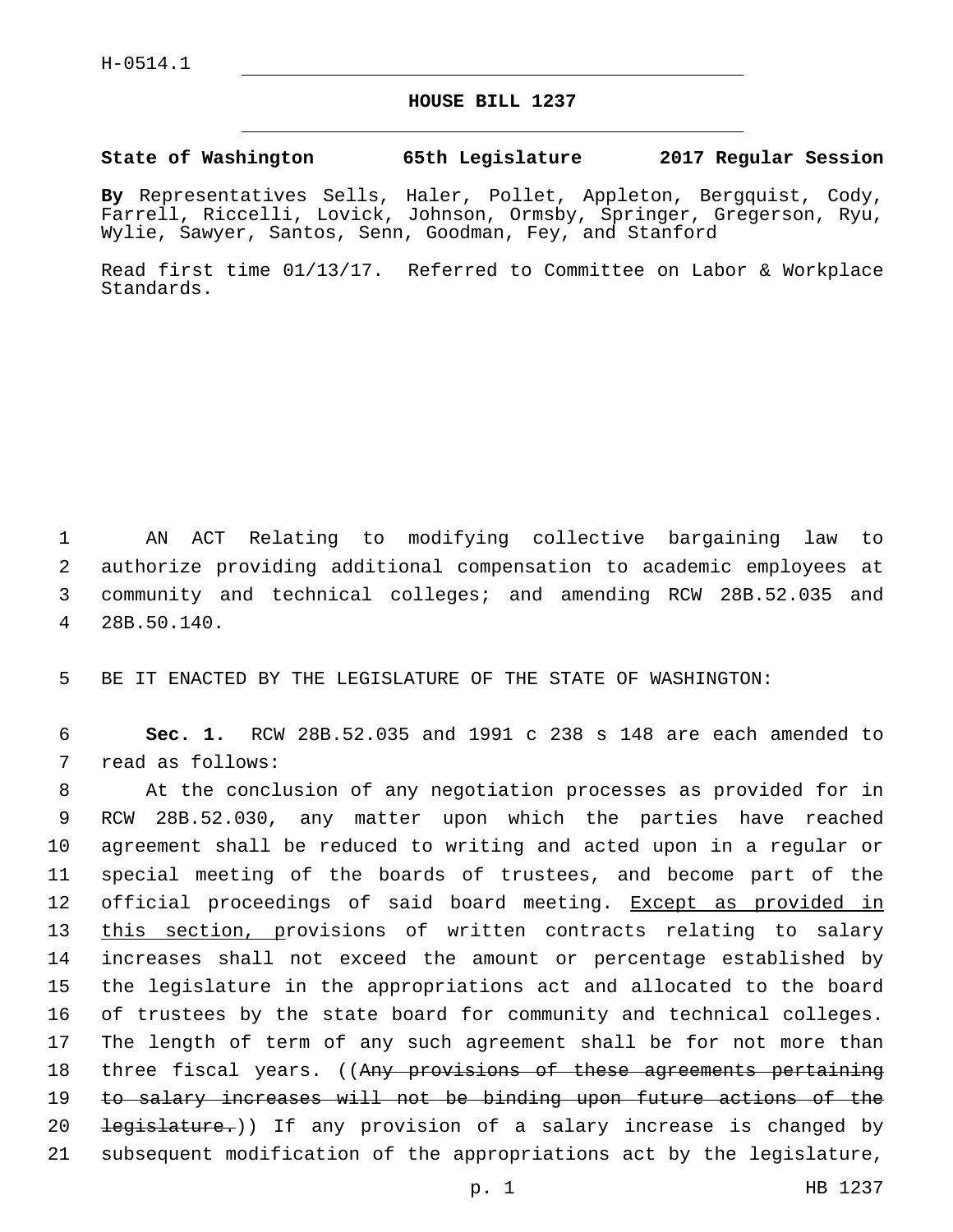both parties shall immediately enter into collective bargaining for the sole purpose of arriving at a mutually agreed upon replacement for the modified provision. A board of trustees may provide additional compensation to academic employees that exceeds that provided by the legislature.

 **Sec. 2.** RCW 28B.50.140 and 2016 1st sp.s. c 33 s 3 are each 7 amended to read as follows:

8 Each board of trustees:

 (1) Shall operate all existing community and technical colleges 10 in its district;

 (2) Shall create comprehensive programs of community and technical college education and training and maintain an open-door policy in accordance with the provisions of RCW 28B.50.090(3);

 (3) Shall employ for a period to be fixed by the board a college president for each community and technical college and, may appoint a president for the district, and fix their duties and compensation, which may include elements other than salary. Compensation under this subsection shall not affect but may supplement retirement, health care, and other benefits that are otherwise applicable to the presidents as state employees. The board shall also employ for a period to be fixed by the board members of the faculty and such other administrative officers and other employees as may be necessary or 23 appropriate and fix their salaries and duties. Except as provided for academic employees in RCW 28B.52.035 and except for increments provided with local resources during the 2015-2017 fiscal biennium, compensation and salary increases under this subsection shall not exceed the amount or percentage established for those purposes in the state appropriations act by the legislature as allocated to the board of trustees by the state board for community and technical colleges. The state board for community and technical colleges shall adopt rules defining the permissible elements of compensation under this 32 subsection;

 (4) May establish, in accordance with RCW 28B.77.080, new facilities as community needs and interests demand. However, the authority of boards of trustees to purchase or lease major off-campus facilities shall be subject to the approval of the student 37 achievement council pursuant to RCW 28B.77.080;

 (5) May establish or lease, operate, equip and maintain dormitories, food service facilities, bookstores and other self-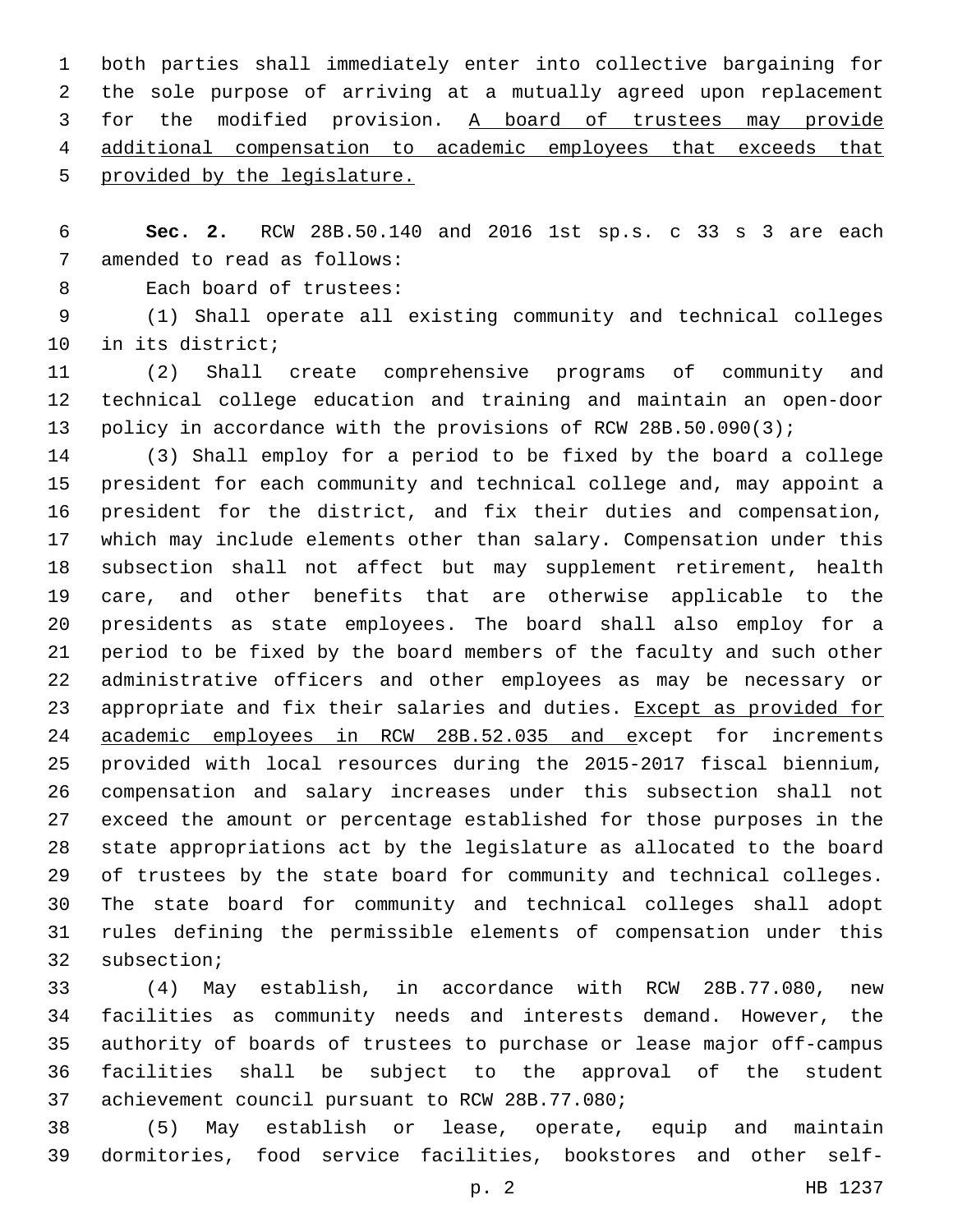supporting facilities connected with the operation of the community 2 and technical college;

 (6) May, with the approval of the college board, borrow money and issue and sell revenue bonds or other evidences of indebtedness for the construction, reconstruction, erection, equipping with permanent fixtures, demolition and major alteration of buildings or other capital assets, and the acquisition of sites, rights-of-way, easements, improvements or appurtenances, for dormitories, food service facilities, and other self-supporting facilities connected with the operation of the community and technical college in accordance with the provisions of RCW 28B.10.300 through 28B.10.330 12 where applicable;

 (7) May establish fees and charges for the facilities authorized hereunder, including reasonable rules and regulations for the government thereof, not inconsistent with the rules of the college board; each board of trustees operating a community and technical college may enter into agreements, subject to rules of the college board, with owners of facilities to be used for housing regarding the management, operation, and government of such facilities, and any 20 board entering into such an agreement may:

 (a) Make rules for the government, management and operation of such housing facilities deemed necessary or advisable; and

 (b) Employ necessary employees to govern, manage and operate the 24 same;

 (8) May receive such gifts, grants, conveyances, devises and bequests of real or personal property from private sources, as may be made from time to time, in trust or otherwise, whenever the terms and conditions thereof will aid in carrying out the community and technical college programs as specified by law and the rules of the state college board; sell, lease or exchange, invest or expend the same or the proceeds, rents, profits and income thereof according to the terms and conditions thereof; and adopt rules to govern the receipt and expenditure of the proceeds, rents, profits and income 34 thereof;

 (9) May establish and maintain night schools whenever in the discretion of the board of trustees it is deemed advisable, and authorize classrooms and other facilities to be used for summer or night schools, or for public meetings and for any other uses consistent with the use of such classrooms or facilities for 40 community and technical college purposes;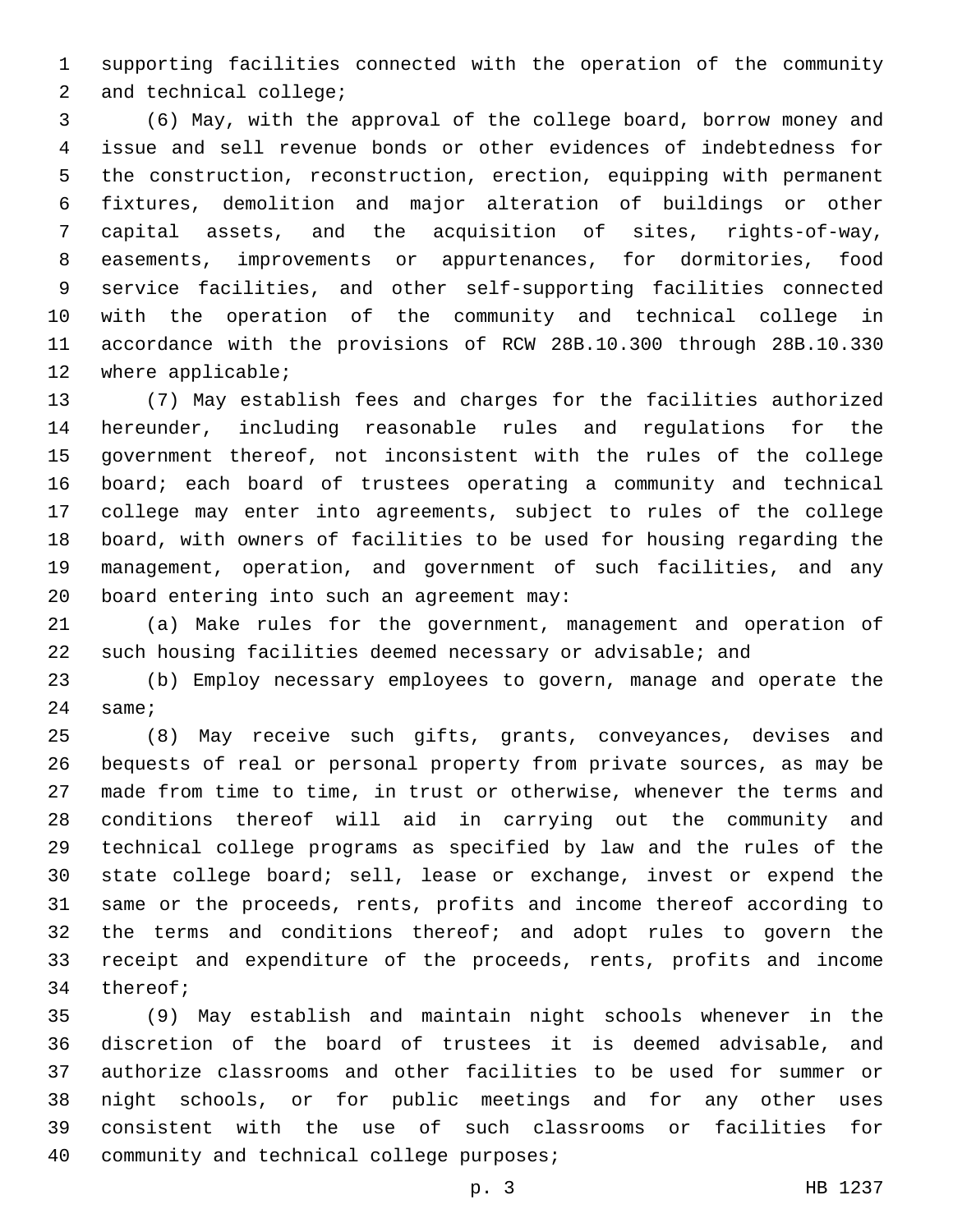(10) May make rules for pedestrian and vehicular traffic on property owned, operated, or maintained by the district;

 (11) Shall prescribe, with the assistance of the faculty, the course of study in the various departments of the community and technical college or colleges under its control, and publish such 6 catalogues and bulletins as may become necessary;

 (12) May grant to every student, upon graduation or completion of a course of study, a suitable diploma, degree, or certificate under the rules of the state board for community and technical colleges that are appropriate to their mission. The purposes of these diplomas, certificates, and degrees are to lead individuals directly to employment in a specific occupation or prepare individuals for a bachelor's degree or beyond. Technical colleges may only offer transfer degrees that prepare students for bachelor's degrees in professional fields, subject to rules adopted by the college board. In adopting rules, the college board, where possible, shall create consistency between community and technical colleges and may address issues related to tuition and fee rates; tuition waivers; enrollment counting, including the use of credits instead of clock hours; degree granting authority; or any other rules necessary to offer the associate degrees that prepare students for transfer to bachelor's degrees in professional areas. Only colleges under RCW 28B.50.810 or 28B.50.825 may award baccalaureate degrees. The board, upon recommendation of the faculty, may also confer honorary associate of arts degrees, or if it is authorized to award baccalaureate degrees may confer honorary bachelor of applied science degrees, upon persons other than graduates of the community college, in recognition of their learning or devotion to education, literature, art, or science. No degree may be conferred in consideration of the payment of money 30 or the donation of any kind of property;

 (13) Shall enforce the rules prescribed by the state board for community and technical colleges for the government of community and technical colleges, students and teachers, and adopt such rules and perform all other acts not inconsistent with law or rules of the state board for community and technical colleges as the board of trustees may in its discretion deem necessary or appropriate to the administration of college districts: PROVIDED, That such rules shall include, but not be limited to, rules relating to housing, scholarships, conduct at the various community and technical college facilities, and discipline: PROVIDED, FURTHER, That the board of

p. 4 HB 1237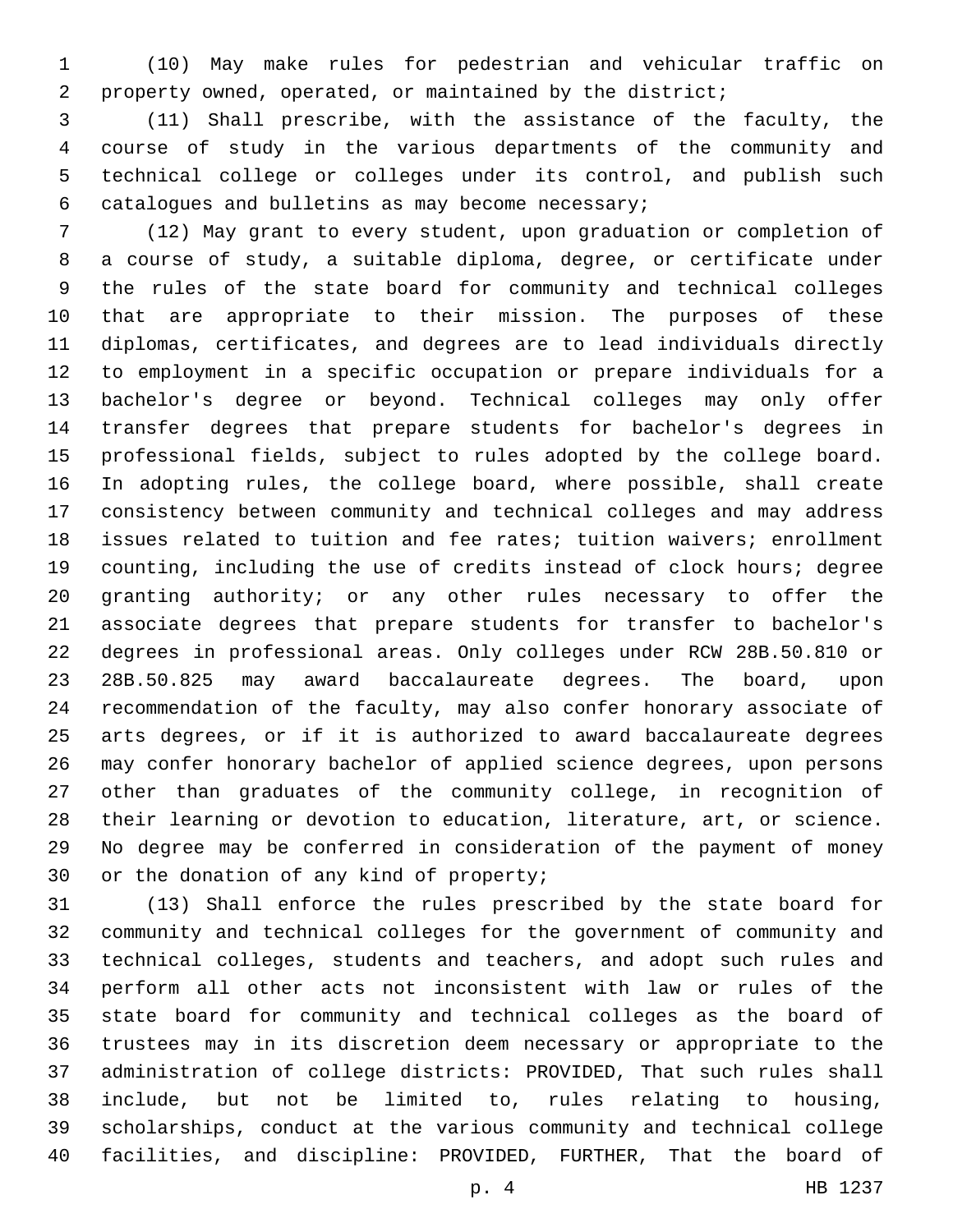trustees may suspend or expel from community and technical colleges 2 students who refuse to obey any of the duly adopted rules;

 (14) May, by written order filed in its office, delegate to the president or district president any of the powers and duties vested in or imposed upon it by this chapter. Such delegated powers and duties may be exercised in the name of the district board;

 (15) May perform such other activities consistent with this 8 chapter and not in conflict with the directives of the college board;

 (16) Notwithstanding any other provision of law, may offer educational services on a contractual basis other than the tuition and fee basis set forth in chapter 28B.15 RCW for a special fee to private or governmental entities, consistent with rules adopted by the state board for community and technical colleges: PROVIDED, That the whole of such special fee shall go to the college district and be not less than the full instructional costs of such services including any salary increases authorized by the legislature for community and technical college employees during the term of the agreement: PROVIDED FURTHER, That enrollments generated hereunder shall not be counted toward the official enrollment level of the college district 20 for state funding purposes;

 (17) Notwithstanding any other provision of law, may offer educational services on a contractual basis, charging tuition and fees as set forth in chapter 28B.15 RCW, counting such enrollments for state funding purposes, and may additionally charge a special supplemental fee when necessary to cover the full instructional costs of such services: PROVIDED, That such contracts shall be subject to review by the state board for community and technical colleges and to such rules as the state board may adopt for that purpose in order to assure that the sum of the supplemental fee and the normal state funding shall not exceed the projected total cost of offering the educational service: PROVIDED FURTHER, That enrollments generated by courses offered on the basis of contracts requiring payment of a share of the normal costs of the course will be discounted to the 34 percentage provided by the college;

 (18) Shall be authorized to pay dues to any association of 36 trustees that may be formed by the various boards of trustees; such association may expend any or all of such funds to submit biennially, or more often if necessary, to the governor and to the legislature, the recommendations of the association regarding changes which would 40 affect the efficiency of such association;